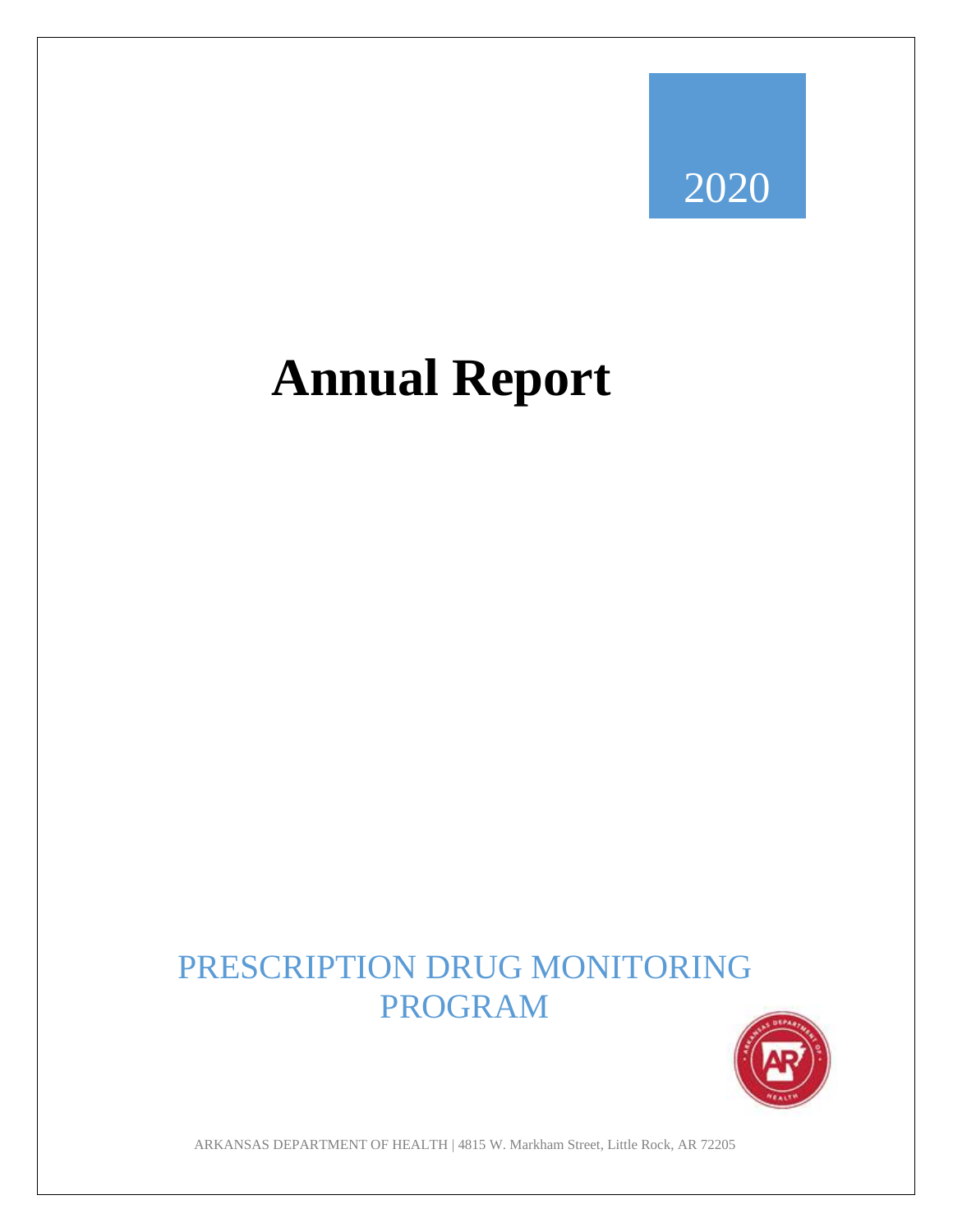## **Table of Contents**

| <b>PDMP</b> Usage               |  |
|---------------------------------|--|
|                                 |  |
|                                 |  |
|                                 |  |
| <b>Prescription Drug Use</b>    |  |
|                                 |  |
|                                 |  |
|                                 |  |
| Problems Related to Drug Misuse |  |
|                                 |  |
|                                 |  |
|                                 |  |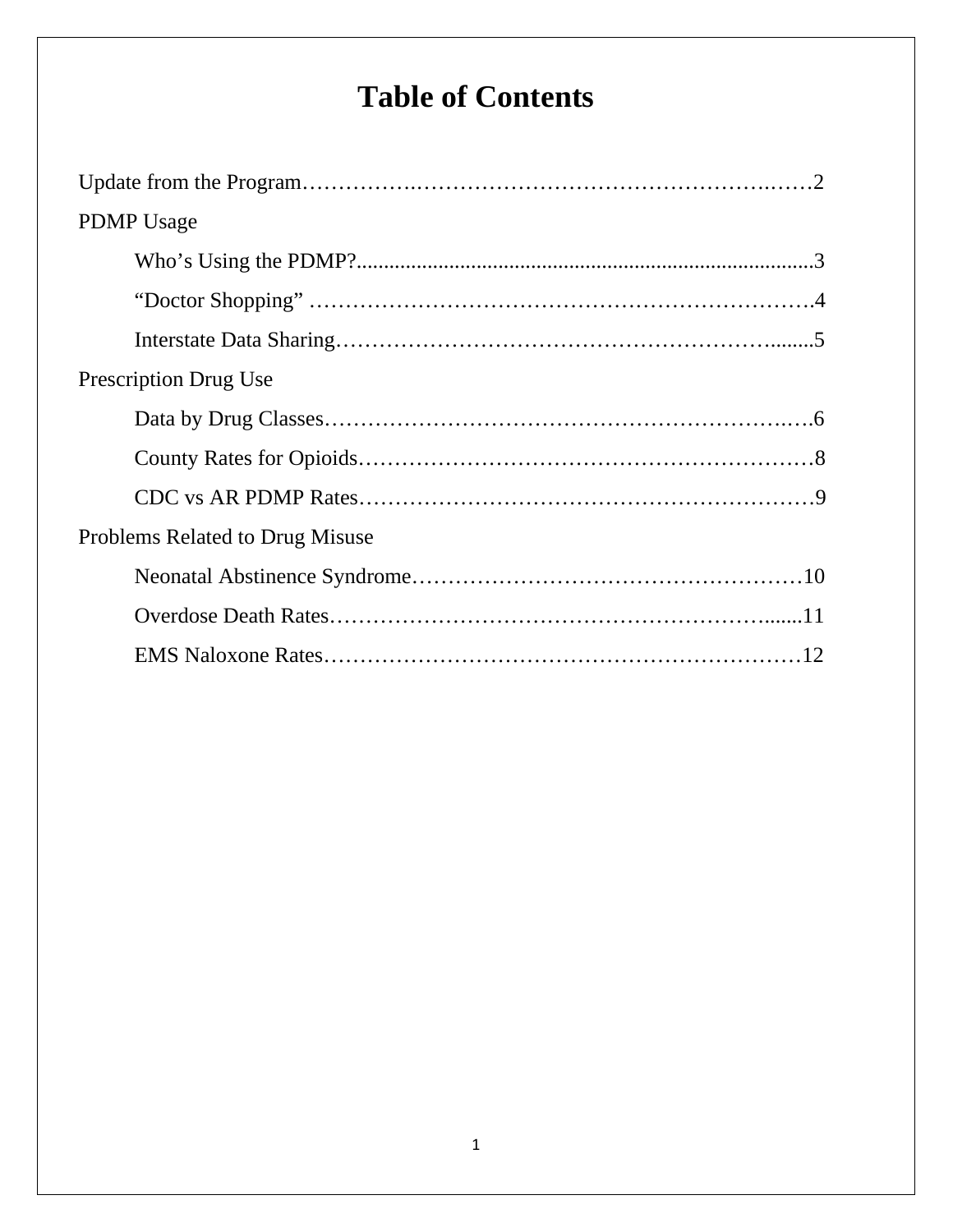### **Update from the Program**

During the first three months of 2020, the Arkansas Prescription Drug Monitoring Program (PDMP) provided education on the program at various conferences, began running reports to identify errors in reporting, notifying pharmacies of errors, and finalized the amendments to the Rules Pertaining to the Prescription Drug Monitoring Program with legislative updates from the 2019 Legislative Session.

However, due to COVID-19 causing staffing reassignments at the Arkansas Department of Health many projects planned for the program were delayed. PDMP staff assisted in COVID-19 testing data submission, COVID-19 hotline call center, case investigations, employee health screenings and out-of-state/flight COVID case investigations. Even while the program was affected by COVID-19 reassignments, the PDMP was able to shift activities typically in-person to a virtual platform, such as educational presentations and PDMP Advisory Committee meetings.

In June, the PDMP performed the first delegate re-verification in which all delegate accounts were re-verified by the supervising account holder. If not reverified, delegate access was suspended.

The PDMP was awarded the FY2020 Harold Rogers Prescription Drug Monitoring Program grant from the Bureau of Justice Assistance that is funding two additional positions within the PDMP, a registered pharmacist and a health program specialist II, that will evaluate the data reported to the PDMP by pharmacies and other dispensers.

In 2020, the AR PDMP began interstate data sharing with the St. Louis County PDMP and Florida PDMP. The program began a statewide integration of the Prescription Drug Monitoring Program into electronic health records, pharmacy dispensing software and health information exchanges funded by the Centers for Disease Control and Prevention: Overdose Data to Action grant. And in December 2020, the Veterans Health Administration (VHA) systems in Arkansas enabled the integration of the PDMP into the VHA electronic health records.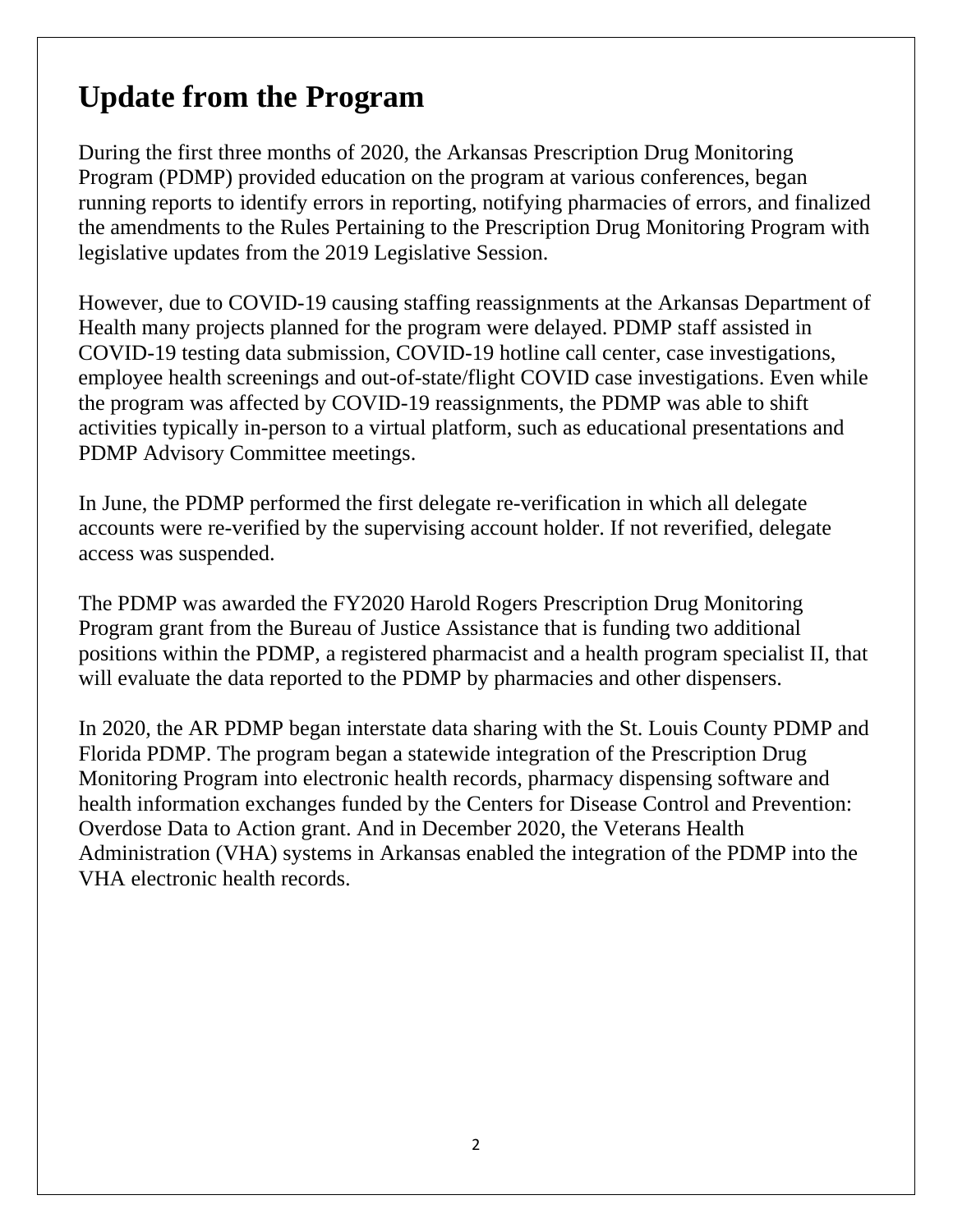## **PDMP Usage**

### **Who's using the PDMP?**

The PDMP allows access to many different users. Access to the PDMP system occurs through a secure website, which requires authorized users to log in with a password. User accounts are granted to physicians, pharmacists, dentists, medical residents, physician assistants, veterinarians, nurse practitioners, Medicaid pharmacy program officials, law enforcement, regulatory boards, the state medical examiner, and prescriber and pharmacist delegates. All users must be approved for access according to statutory requirements. The number of user accounts are constantly increasing due to many factors, such as mandatory usage, internal office policies, etc. In 2020, the AR PDMP had 2,257 new accounts registered.

| <b>Role</b>                           | 2020           |
|---------------------------------------|----------------|
| Physician (MD/DO)                     | 357            |
| <b>Pharmacist</b>                     | 231            |
| <b>Prescriber/Pharmacist Delegate</b> | 1,085          |
| <b>Adv. Practice Nurse</b>            | 314            |
| <b>Dentist</b>                        | 79             |
| <b>Physician Assistant</b>            | 45             |
| Optometrist                           | $\overline{2}$ |
| <b>Podiatrist</b>                     | 4              |
| <b>Law Enforcement</b>                | 6              |
| <b>Veterinarian</b>                   | 9              |
| <b>Medical Resident</b>               | 111            |
| <b>VA Roles</b>                       | 13             |
| <b>Other</b>                          |                |
| <b>Total</b>                          | 2,257          |
| <b>Source: AR PDMP</b>                |                |

#### **Table 1: Number of New Registered PDMP Accounts, Arkansas 2020**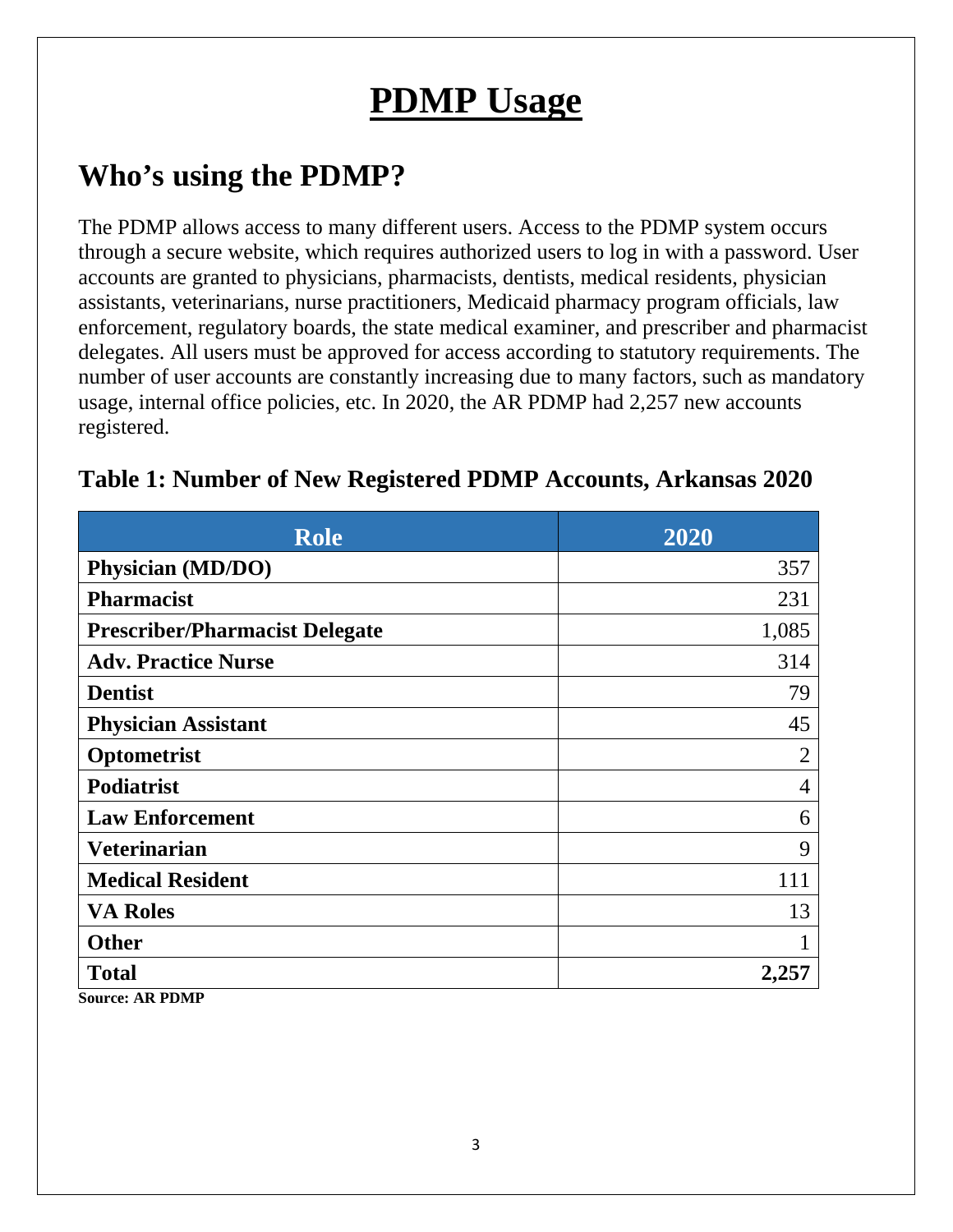#### **"Doctor Shopping"**

In an effort to curb the misuse of controlled substances, the PDMP alerts prescribers and dispensers of patients who seem to be "doctor shopping." "Doctor shopping" is defined as a patient going to multiple providers (prescribers and pharmacies) to obtain the same prescription or same class of medication. The PDMP flags patients who get multiple controlled prescriptions from multiple prescribers and fill the prescriptions at multiple pharmacies.

In previous years, the threshold for this type of clinical alert was when a patient received controlled prescriptions from seven prescribers and seven pharmacies in 90 days. However, the number of "doctor shopping" patients identified was low, which resulted in a lowering of the threshold. The new threshold is met once a patient receives controlled prescriptions from five prescribers and five pharmacies in 90 days (5/5/90), at which point a clinical alert is sent out to all providers and dispensers with PDMP accounts the patient has had prescriptions with. Since quarter one (Q1) of 2017, the state has seen a decrease in "doctor shopping" of the 5/5/90 by more than 86% (Figure 1). For 2020, the average number is 43 individuals identified per quarter.

#### **Figure 1: Individuals with Prescriptions Dispensed from Five or More Prescribers and Five or More Pharmacies per Quarter, Arkansas 2017– 2020**



 **Source: AR PDMP**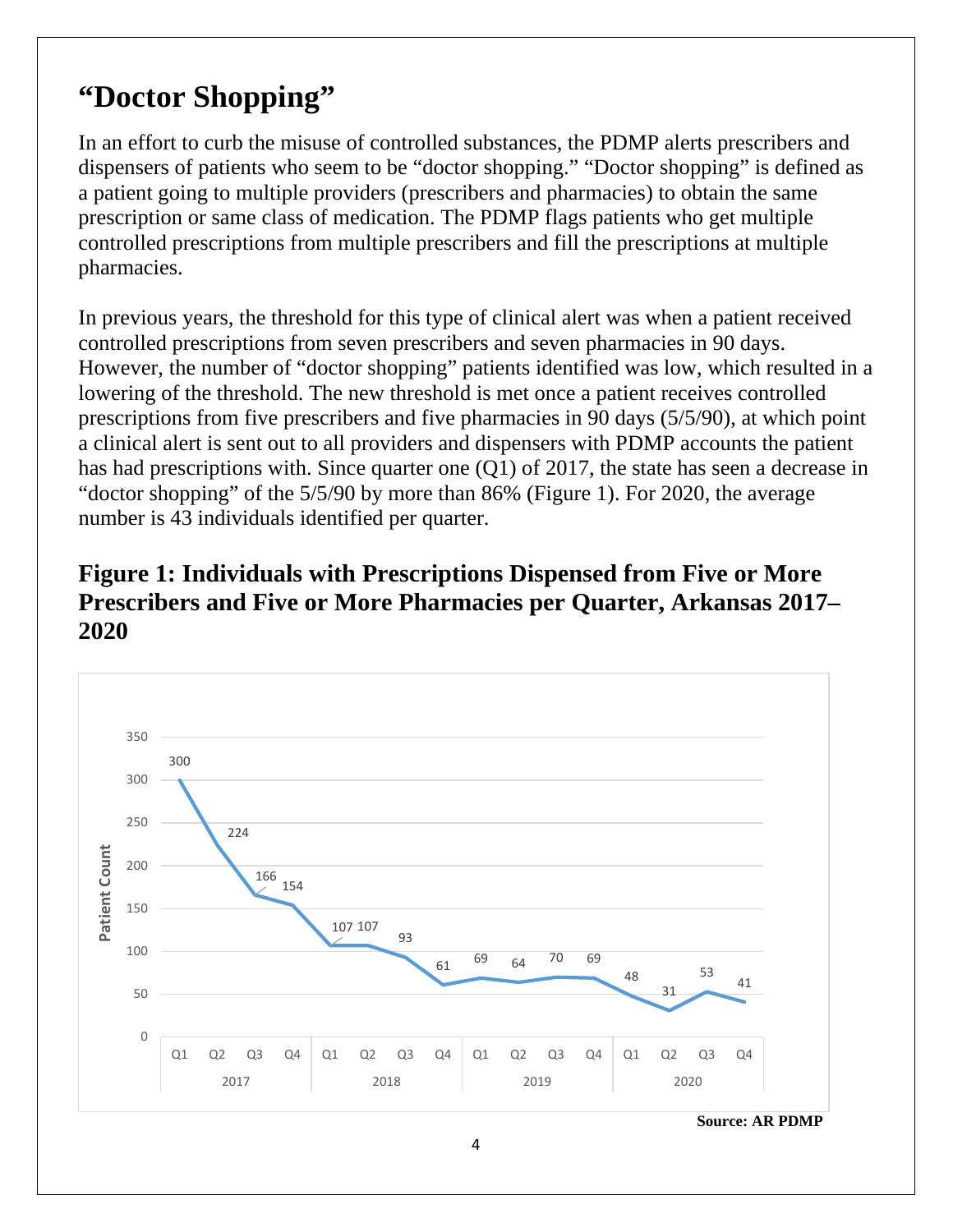#### **Interstate Data Sharing**

The opioid crisis does not stop at state borders. Soon after states began establishing PDMPs, authorities recognized the need to share information between states. PDMP data are shared between states through two different interfaces called PMP Interconnect and RxCheck. All the states in the country have a statewide PDMP with the exception of Missouri (In 2021, Missouri passed legislation to adopt a statewide PDMP). The St. Louis County PDMP has 75 jurisdictions encompassing 80% of Missouri's population. Interstate data sharing allows prescribers, pharmacists, and their delegates in Arkansas to see what controlled medications their patients have received in the 38 other states, Puerto Rico and the Military Health Systems PDMP with whom Arkansas currently shares data. The data sharing is bi-directional; Arkansas users can view information from other states and the other states are able to see prescription data in Arkansas. Sharing data across state lines prevents patients from "doctor shopping" from one state to another (Figure 2). Arkansas will continue to share data with other state and federal PDMPs as allowed by statute; furthermore, the non-sharing states in white are with states in which AR does not have a data sharing agreement or state laws prohibit data sharing.



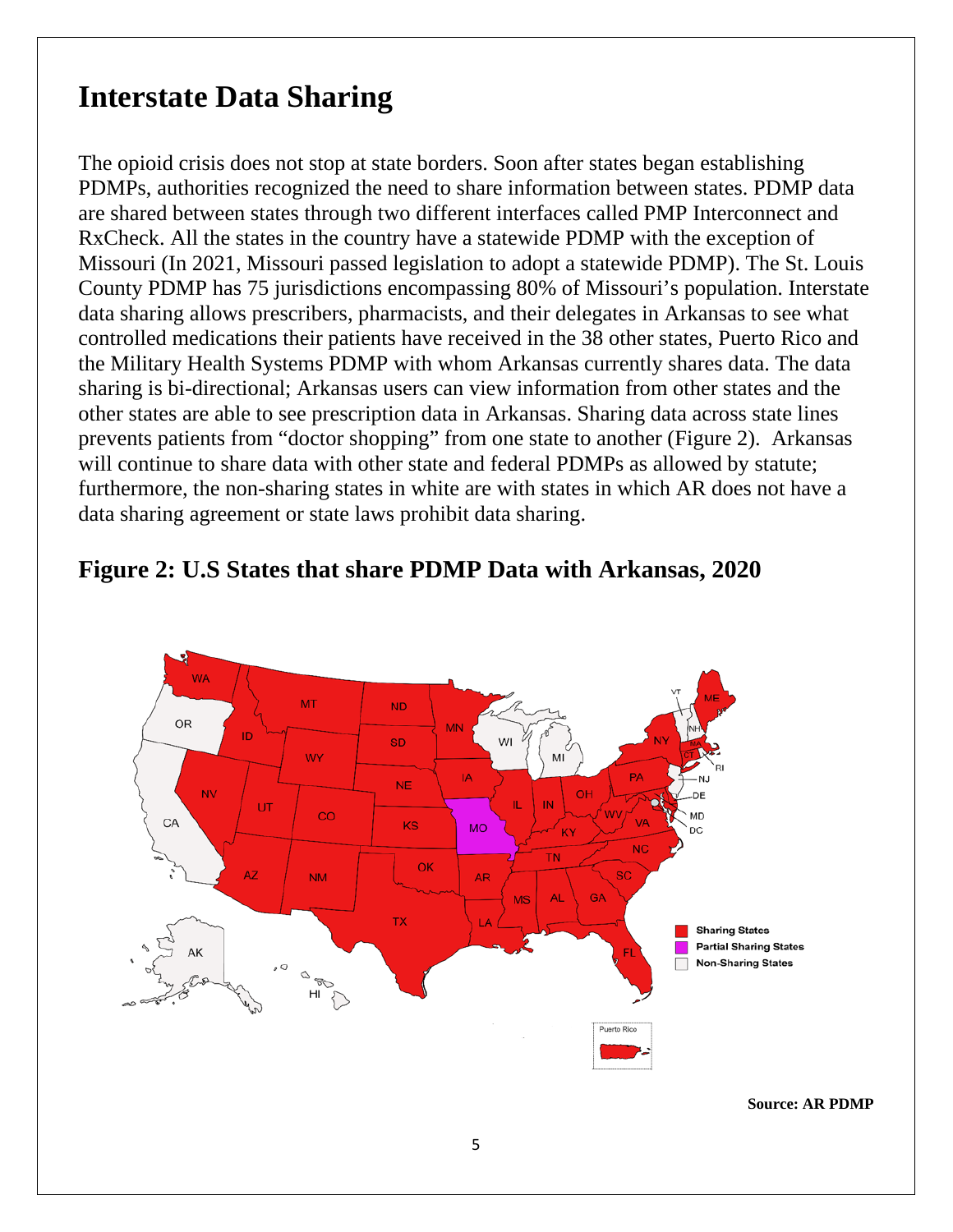## **Prescription Drug Use**

## **Data by Drug Classes**

The top-selling controlled prescription drug class in 2020 in Arkansas filled by Arkansans from Arkansas prescribers, was opioids. Opioids are medications used primarily to treat pain. This class of drugs includes hydrocodone, oxycodone, morphine, and others. Over 2.75 million prescriptions with almost 140 million individual pill units sold to Arkansas residents in 2020.

The second top-selling controlled class was benzodiazepines (Benzo), such as alprazolam and diazepam, which can be prescribed for anxiety, panic attacks, insomnia, seizures, and muscle spasms. In 2020, over 1.4 million Benzo prescriptions were sold to Arkansans that equated to 70.5 million pills.

Ranking third in the top-selling list is the stimulant class with drugs such as dextroamphetamine and methylphenidate. Stimulants are mostly indicated for attention deficit hyperactivity disorder (ADHD) and narcolepsy. In 2020, 933,271 stimulant prescriptions sold to Arkansans totaled 32 million pills (Table 2).

The fourth top-selling controlled class was sedative/hypnotics, such as zolpidem, zaleplon and eszopiclone. Hypnotics are prescribed for the treatment of insomnia. In 2020, Arkansans were sold over 507,000 prescriptions of sedative/hypnotics that accounts for 14.8 million pills sold.

Rounding out the 5 top-selling controlled class is the muscle relaxant class, specifically carisoprodol. In 2020, 51,000 controlled muscle relaxant prescriptions were dispensed to AR residents with a total of 3.1 million pills sold.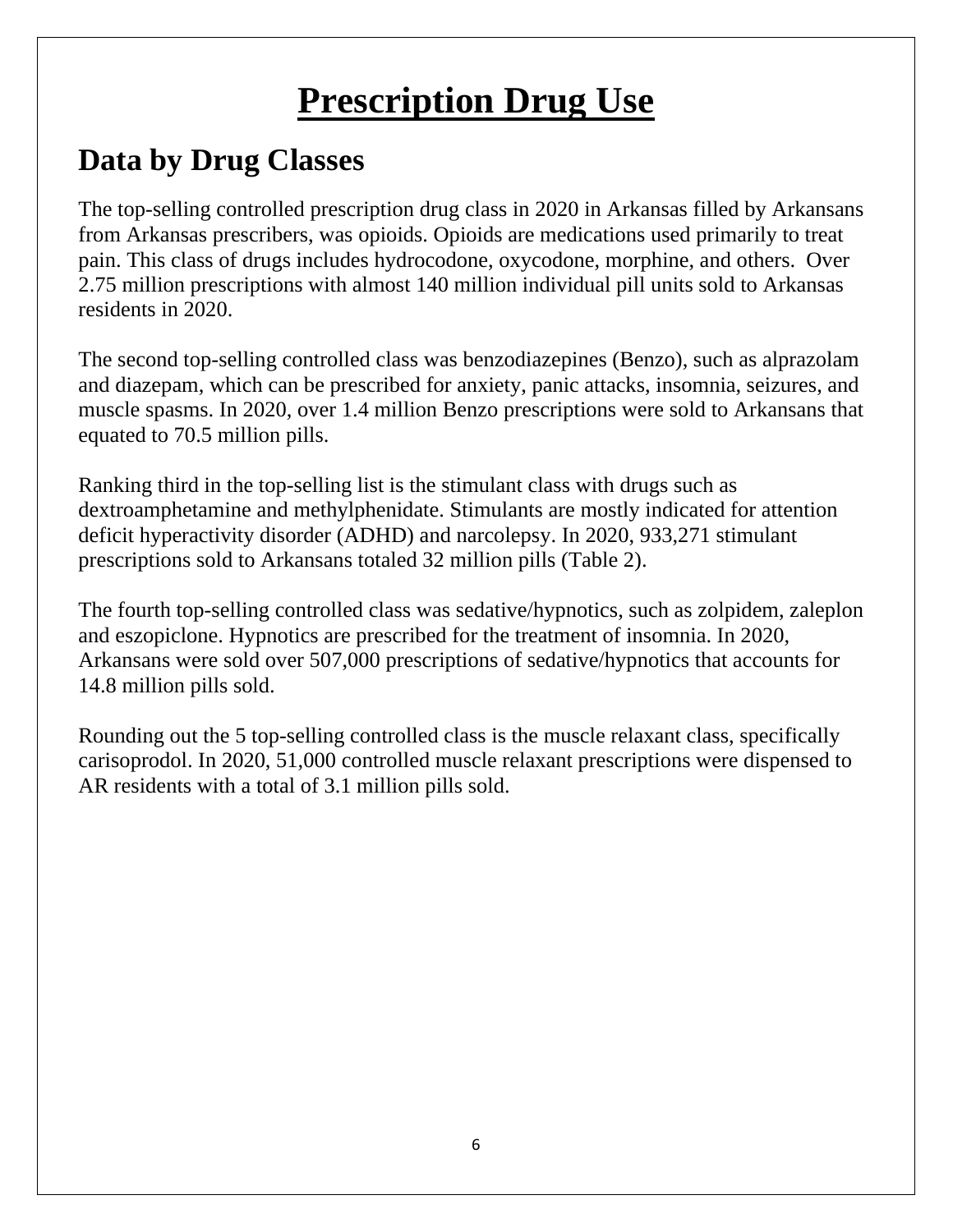**Table 2: Top Selling Prescription Drugs by Class for AR Residents by AR Prescribers, Arkansas 2020.** 

| <b>Drug Class</b>      | <b>Number of Prescriptions*</b> |
|------------------------|---------------------------------|
| Opioid                 | 2,750,385                       |
| <b>Benzo</b>           | 1,480,396                       |
| <b>Stimulant</b>       | 933,271                         |
| Sedative/Hypnotic      | 507,885                         |
| <b>Muscle Relaxant</b> | 51,890                          |
| <b>Total</b>           | 5,723,827                       |

| <b>Drug Class</b>      | <b>Number of Pills Sold**</b> |
|------------------------|-------------------------------|
| Opioid                 | 139,917,568                   |
| <b>Benzo</b>           | 70,584,927                    |
| <b>Stimulant</b>       | 32, 167, 638                  |
| Sedative/Hypnotic      | 14,867,368                    |
| <b>Muscle Relaxant</b> | 3,111,410                     |
| <b>Total</b>           | 260,648,911                   |

**\*Number of prescriptions includes all dosage forms – liquids, patches, tablets, capsules, suspensions, etc. \*\*Number of Pills Sold – only solid dosage forms, ie. capsules, tablets, pills, etc. Does not include liquids, suspensions, patches, injections, sprays, etc.** 

**Source: AR PDMP (Drug class identified by merging data set with the 2020 CDC list for opioids and AHFS Pharmacologic – Therapeutic Classification)**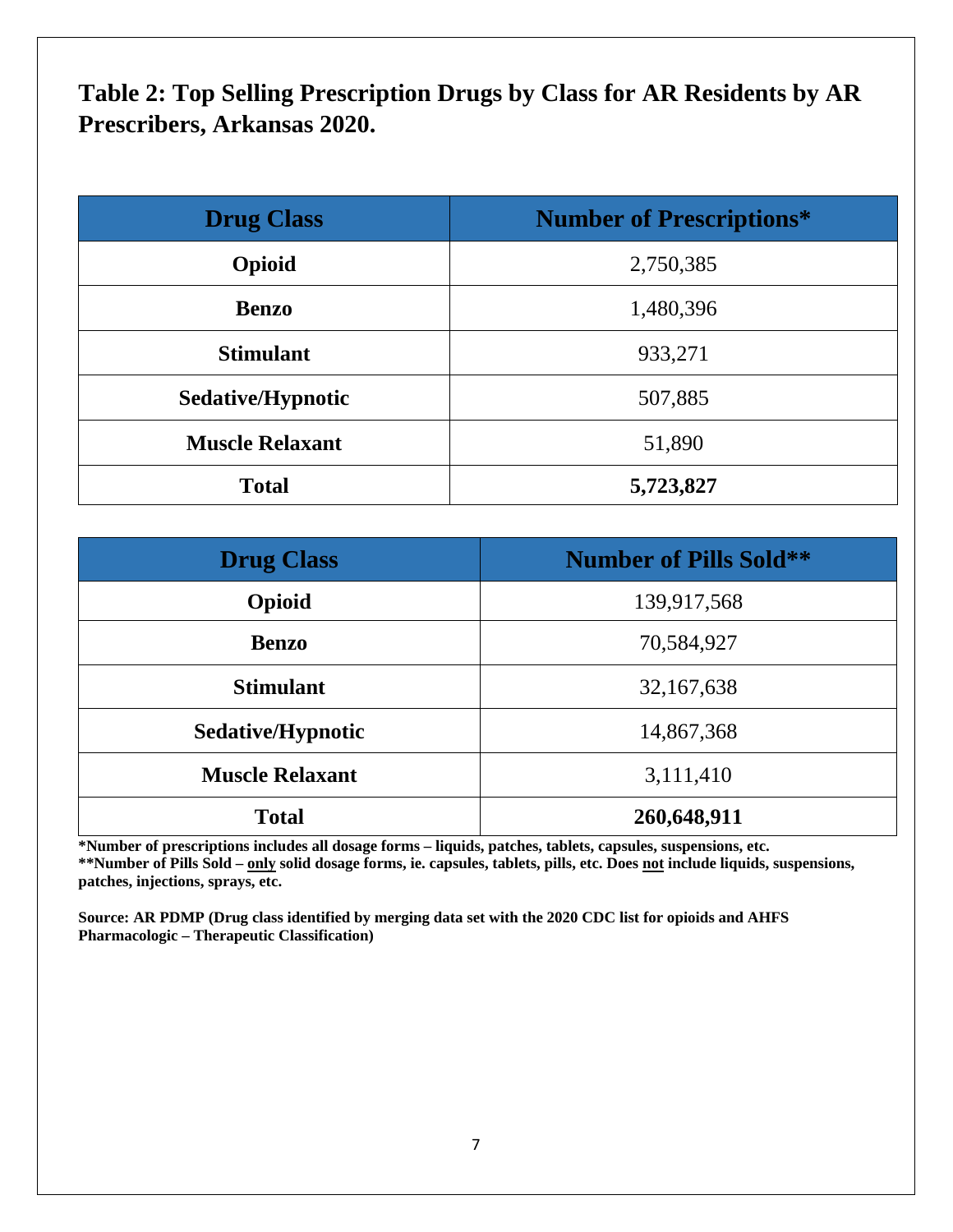### **County Rates for Opioids**

For the state, the opioid dispensing rate per 100 people in 2020 was 82.59. This means that for every 100 people, there were nearly 83 opioid prescriptions dispensed in the state. Even though this number has been decreasing in the past couple years, Arkansas is almost double the Centers for Disease Control's (CDC) determined national average rate of 43.3 per 100 in 2020. Only one county in Arkansas was below the national average by the CDC calculation, Miller County at 34.08. The counties with the highest dispensing rates are Poinsett (147.31), Montgomery (128.3), Ouachita (126.97) and Greene (123.69) (Figure 3). Counties are determined by the addresses of the patient who received the prescription. Therefore, the map does not reflect the rates of prescriptions from providers in each county, but instead rates of prescriptions received by individuals in the county.

#### **Figure 3: Opioid\* Dispensing\*\* Rates per 100 People per County Based on the Address of the Patient, Arkansas 2020**



**\*Excludes buprenorphine \*\* Limited to prescriptions by AR providers**

**Source: AR PDMP**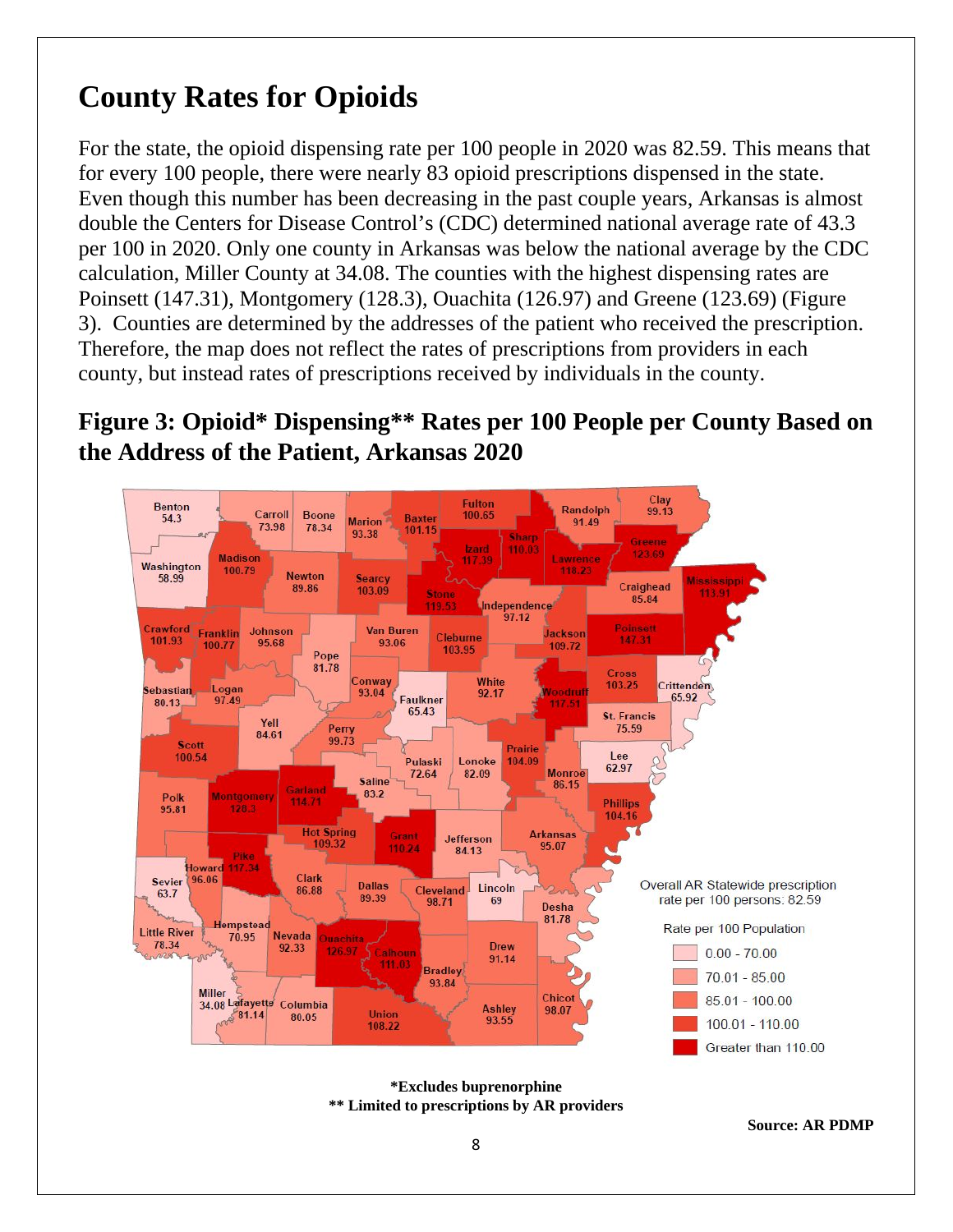#### **CDC vs. AR PDMP Rates**

Both the Centers for Disease Control and Prevention (CDC) and the Arkansas Prescription Drug Monitoring Program (AR PDMP) track the opioid dispensing rate per 100 people. The CDC Dispensing Rate is based on a sample of approximately 50,000 retail (non-hospital) pharmacies, which dispense nearly 90% of all retail prescriptions in the United States. For this database, a prescription is an initial or refill prescription dispensed at a retail pharmacy in the sample and paid for by commercial insurance, Medicaid, Medicare, or cash. This does not include mail order prescriptions. The AR PDMP Dispensing Rate includes prescriptions dispensed at any AR retail pharmacy prescribed by an AR prescriber for an AR resident for 2015, 2016, 2017, 2018, 2019, and 2020. The AR PDMP rate is more specific to Arkansans and accounts for all prescriptions reported to the AR PDMP as compared to the CDC rate that is only a sample of the data (Figure 4).

#### **Figure 4: Opioid\* Dispensing Rate per 100 People: CDC versus AR PDMP Rates, 2015-2020**

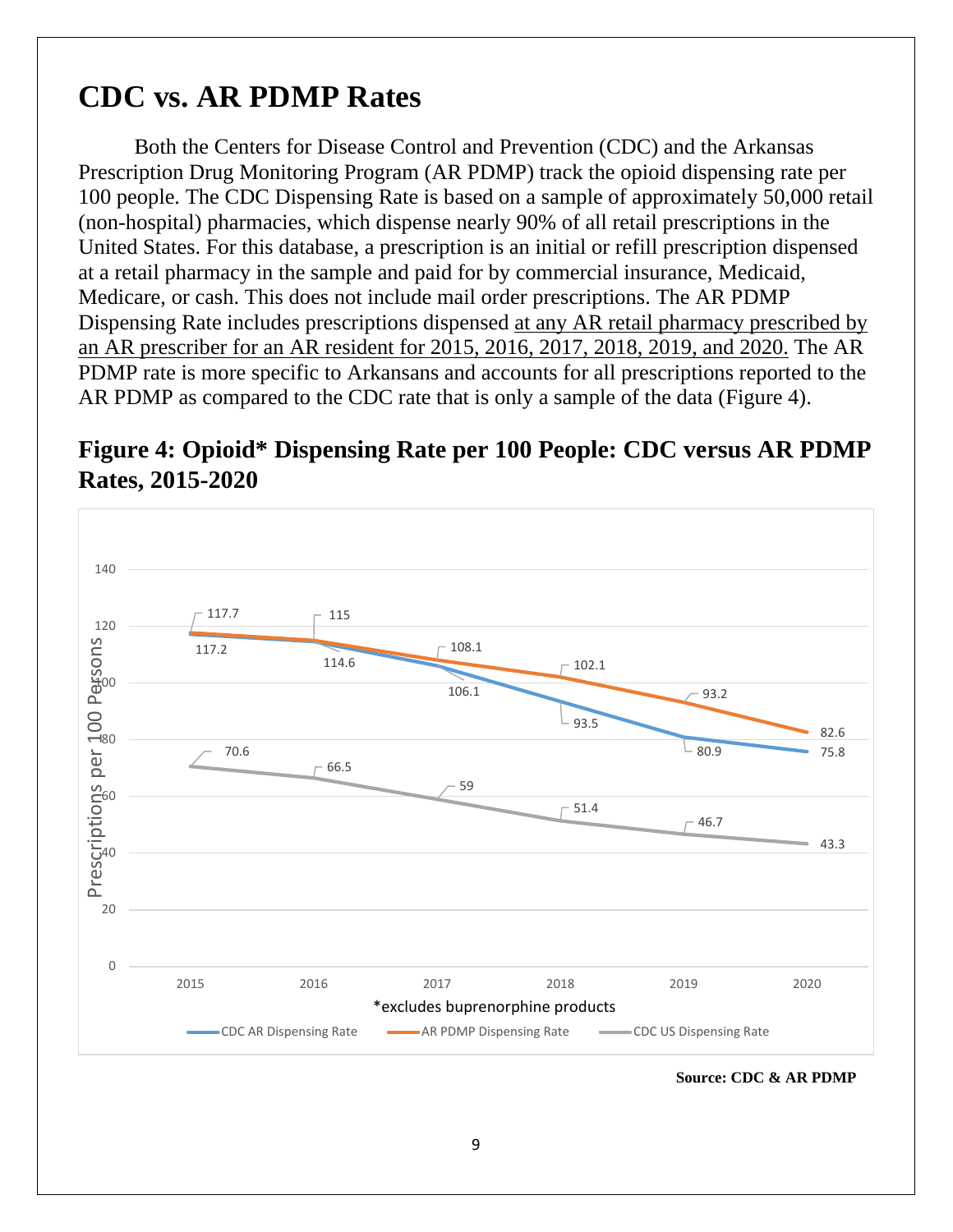## **Problems Related to Drug Misuse**

### **Neonatal Abstinence Syndrome**

Neonatal Abstinence Syndrome (NAS) is a group of symptoms that an infant may experience resulting from drug exposure during pregnancy.

Since 2000, the rate of NAS per 1,000 hospital births increased from 0.3 per 1,000 births to 3.2 per 1,000 births in 2019 (Figure 6). This is a decrease from the 2017 rate of 4.8 per 1,000 births and 4.5 per 1,000 births in 2018.

The demographic breakdown of NAS cases in 2019 show the condition is more common among white than non-white Arkansans. Comparing the mother's insurance coverage, NAS rates for women with Medicaid were more than twice as high as women with other types of insurance. NAS rates in the northeast, northwest, and southwest regions of Arkansas show some of the highest rates.

#### **Figure 6. Rate of neonatal abstinence syndrome per 1,000 hospital births, Arkansas residents, 2000-2019\***



 **\*Does not include births to Arkansas mothers occurring in out-of-state hospitals Source: Hospital Discharge Data Systems, ADH ADH Neonatal Abstinence Syndrome 2000-2019 Report**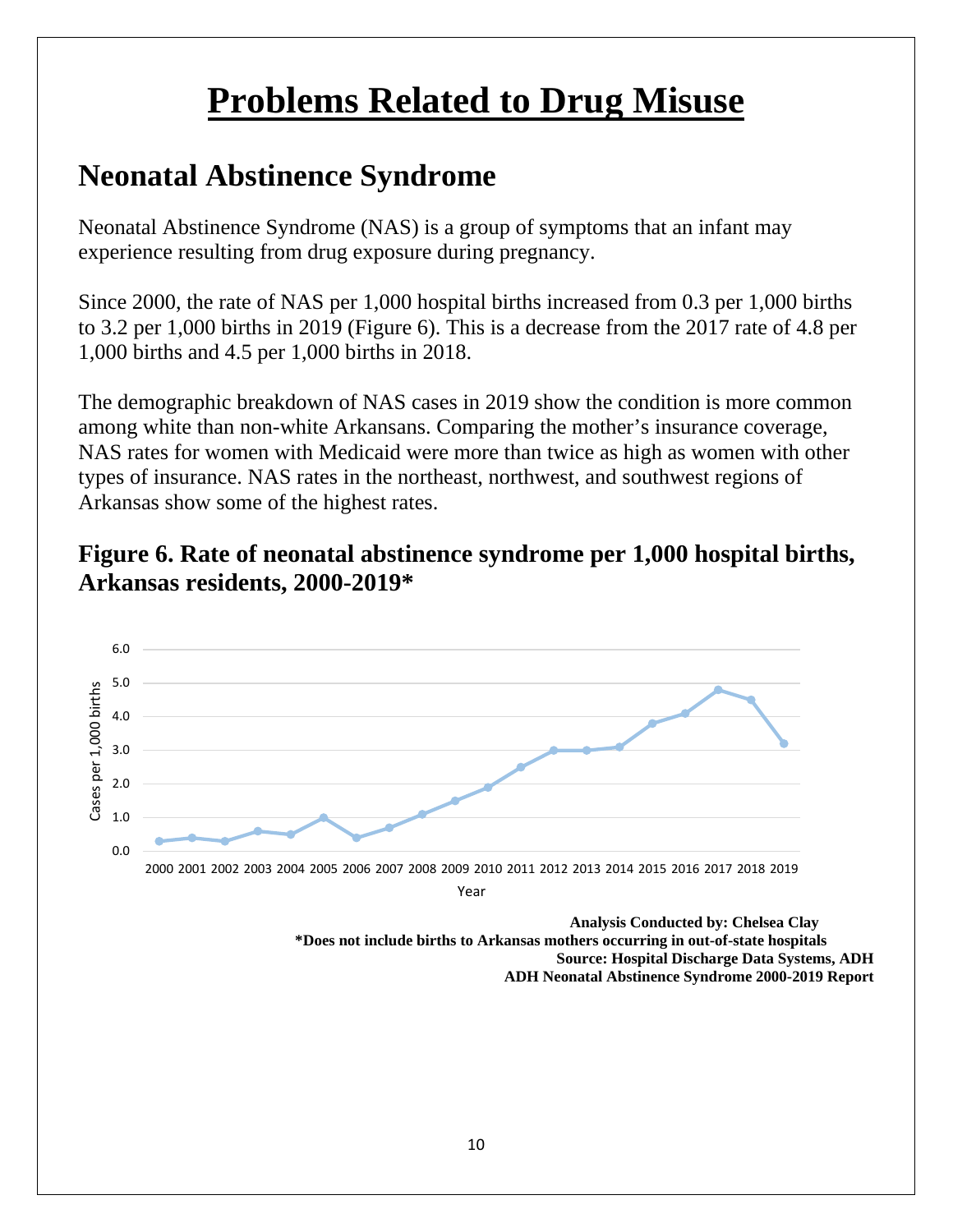### **Overdose Death Rates**

According to the Arkansas Department of Health Vital Statistics Section, provisional data based on death certificates indicate that 547 Arkansas residents died from a drug overdose in 2020. This number is an increase from the 426 overdose deaths in 2018 and 352 overdose deaths in 2019. The overdose death rates vary by county, with some of the higher-ranking counties found in central, northeast, southeast and southwest Arkansas (Figure 7). Counties are determined by the individual's address of residence.

#### **Figure 7: Age-Adjusted Overdose Death Rates per 100,000 People per County Based on the Individual's Address-Arkansas, 2020\***



**Source: Vital Statistics, ADH \*2020 data are provisional**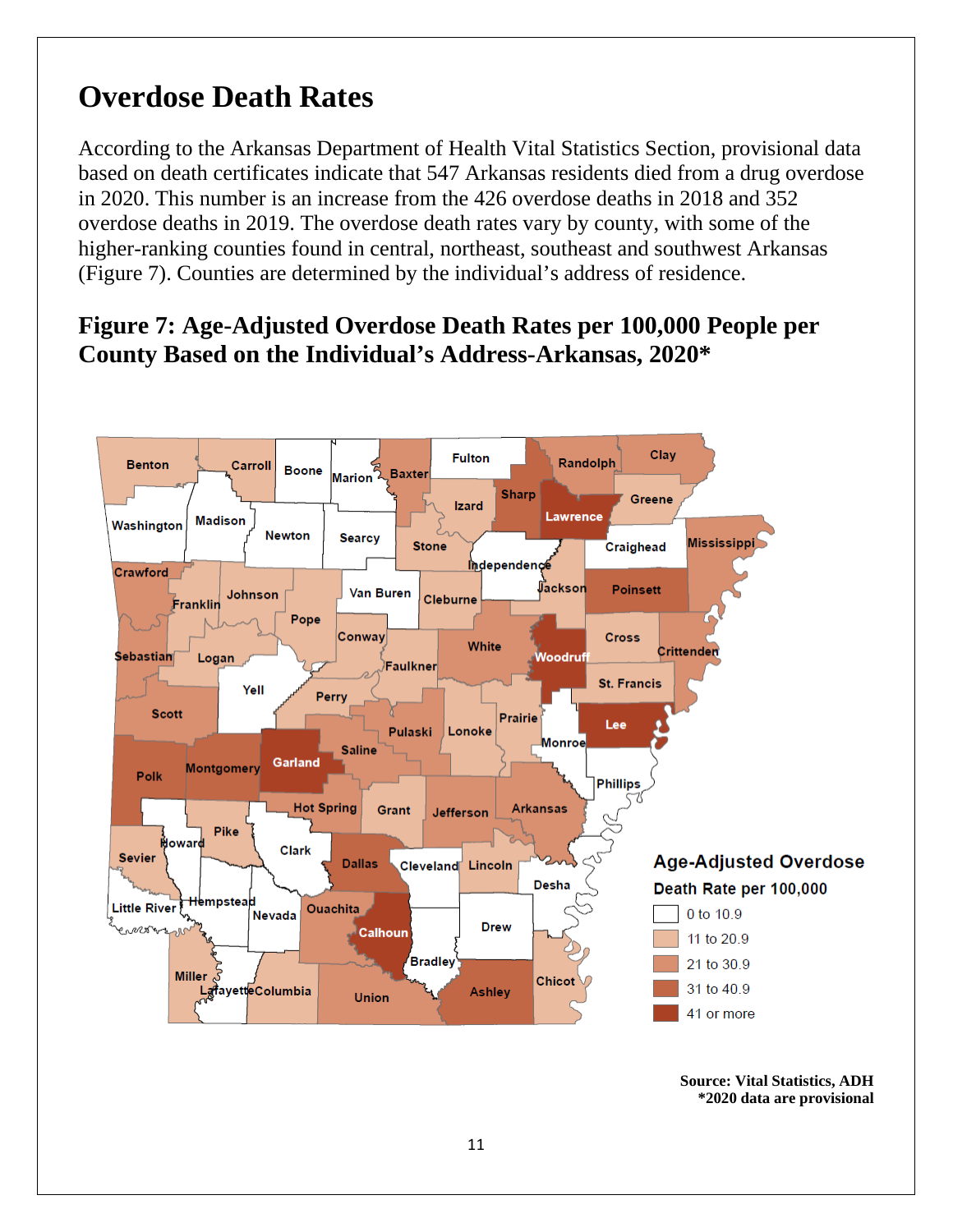### **EMS Naloxone Administration Rates**

Emergency Medical Services (EMS) and other first responders are usually the first on scene to a suspected overdose. Across the state, EMS and first responders are trained and equipped to identify and administer the opioid overdose reversing agent called naloxone. Naloxone is administered to a patient with a suspected opioid overdose; however, the person may not have an opioid overdose. Therefore, just because naloxone is administered is not indicative of a confirmed opioid overdose. Additionally, the rates below may include situations where more than one naloxone administration occurred for just one patient. If a patient does not respond to the naloxone, then EMS can continue to assess the patient for other causes of distress.

In 2020, the counties with the highest rates of naloxone administrations per 100,000 people are Saint Francis (260.1), Woodruff (253.2), Franklin (231.4) and Monroe (223.8) counties (Figure 8).

**Figure 8: Naloxone Administration Rates per 100,000 People per county by EMS-Arkansas, 2020**



**Source: Emergency Medical Services and Trauma, ADH**